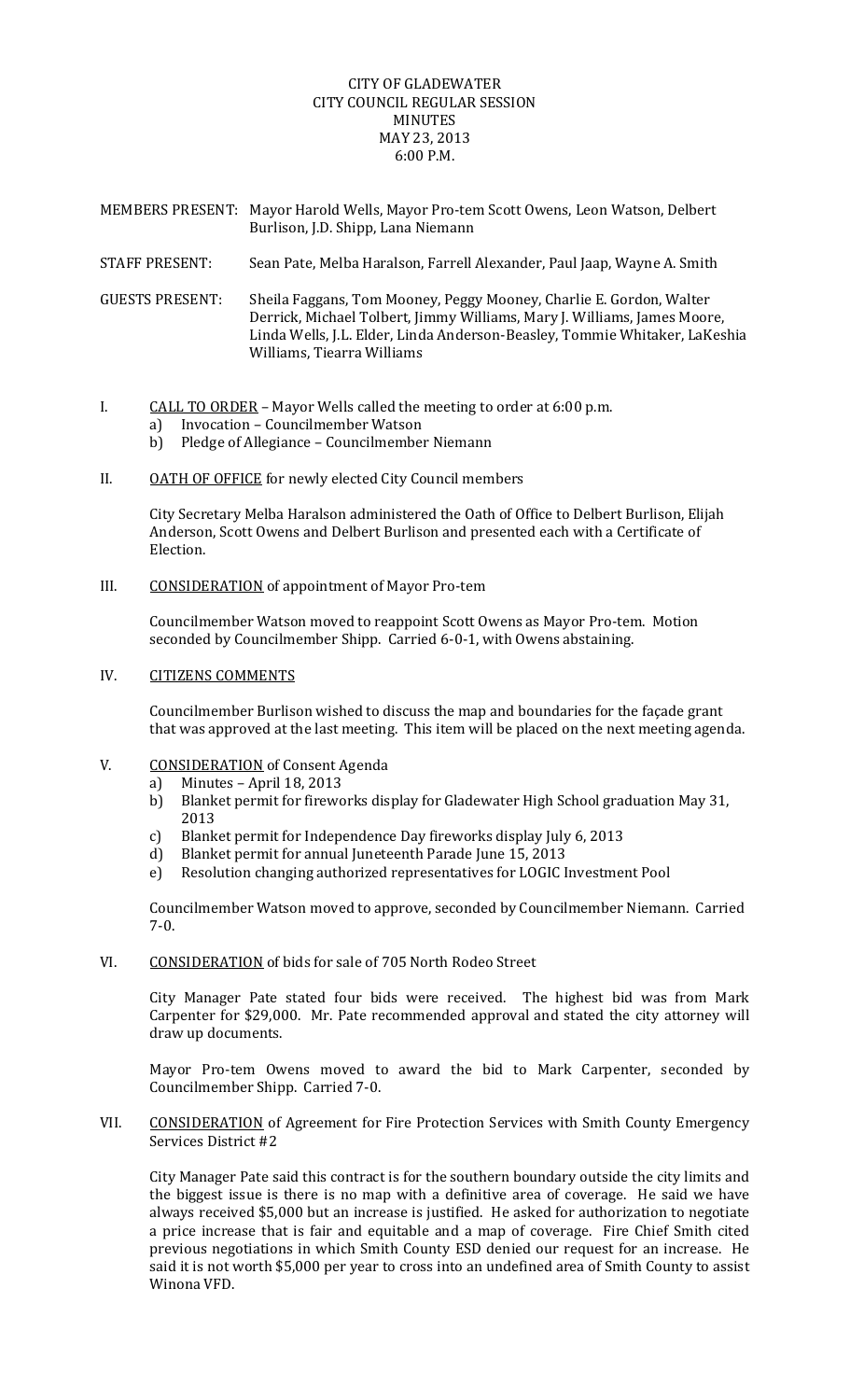Councilmember Niemann said she has full faith that City Manager Pate and Fire Chief Smith can negotiate what is fair and that Smith County will be reasonable if we can bring them all information. 

Councilmember Shipp moved to allow the City Manager and Fire Chief to enter into discussion with Smith County ESD regarding price increase and to define coverage area. Motion was seconded by Councilmember Niemann. Carried 7-0.

VIII. CONSIDERATION of Tower Lease Agreement with Skynet Country, LLC

City Manager Pate stated the amount was increased by 15% and both the cell space and land space agreements were combined. Mayor Pro-tem Owens said he is pleased they fixed up the building.

Councilmember Niemann moved to approve the agreement, seconded by Councilmember Shipp. Carried 7-0.

## IX. CONSIDERATION of Cemetery Board appointment

City Secretary Haralson said the Cemetery Board unanimously nominated Robbie Floyd.

Councilmember Shipp moved to approve the appointment, seconded by Councilmember Watson. Carried 7-0.

#### X. CONSIDERATION of ETMC-EMS notice of termination

City Manager Pate announced we have been notified by ETMC that they are canceling our contract and hence our ambulance service as of July 15<sup>th</sup>. ETMC cited cut backs due to new health care reform. He said we will be meeting in the near future with other providers and will bring a recommendation back to Council. Mayor Pro-tem Owens said he would like it addressed that the citizens have been paying an annual fee to ETMC. City Manager Pate stated they are aware and ETMC will pro-rate.

Councilmember Niemann moved to accept notice of termination, seconded by Councilmember Watson. Carried 7-0.

XI. EXECUTIVE SESSION pursuant to Government Code 551.074 for discussion of Management Assessment of Gladewater Police Department

The City Council recessed into executive session at  $6:30$  p.m. Councilmember Burlison exited the meeting.

XII. RECONVENE into open session and take any action necessary regarding Management Assessment of Gladewater Police Department

The Council reconvened into open session at 7:00 p.m. Mayor Pro-tem Owens moved to contract with Rathburn & Associates to conduct a Management Assessment of the Gladewater Police Department for a cost of \$22,000 to be paid from contingency funds. Motion was seconded by Councilmember Watson. Carried 6-0.

# XIII. CITY MANAGER REPORT

- a) Dallas force main Project is on schedule. They have begun clearing the land.
- b) Main Street grant project We will be preparing a punch list for the contractor.
- c) Longview Metropolitan Planning We are now in LMPO and Mayor Wells will be on the board. This opens up another competitive pot of money for the City.
- d) TxDOT project opportunity TxDOT sent a notice to call for projects in which the City would be responsible for 10% of the project cost. Deadline for submittal is July 3rd.

## XIV. ADJOURN

Councilmember Shipp moved to adjourn at 7:03 p.m., seconded by Councilmember Anderson. Adjourned by consensus.